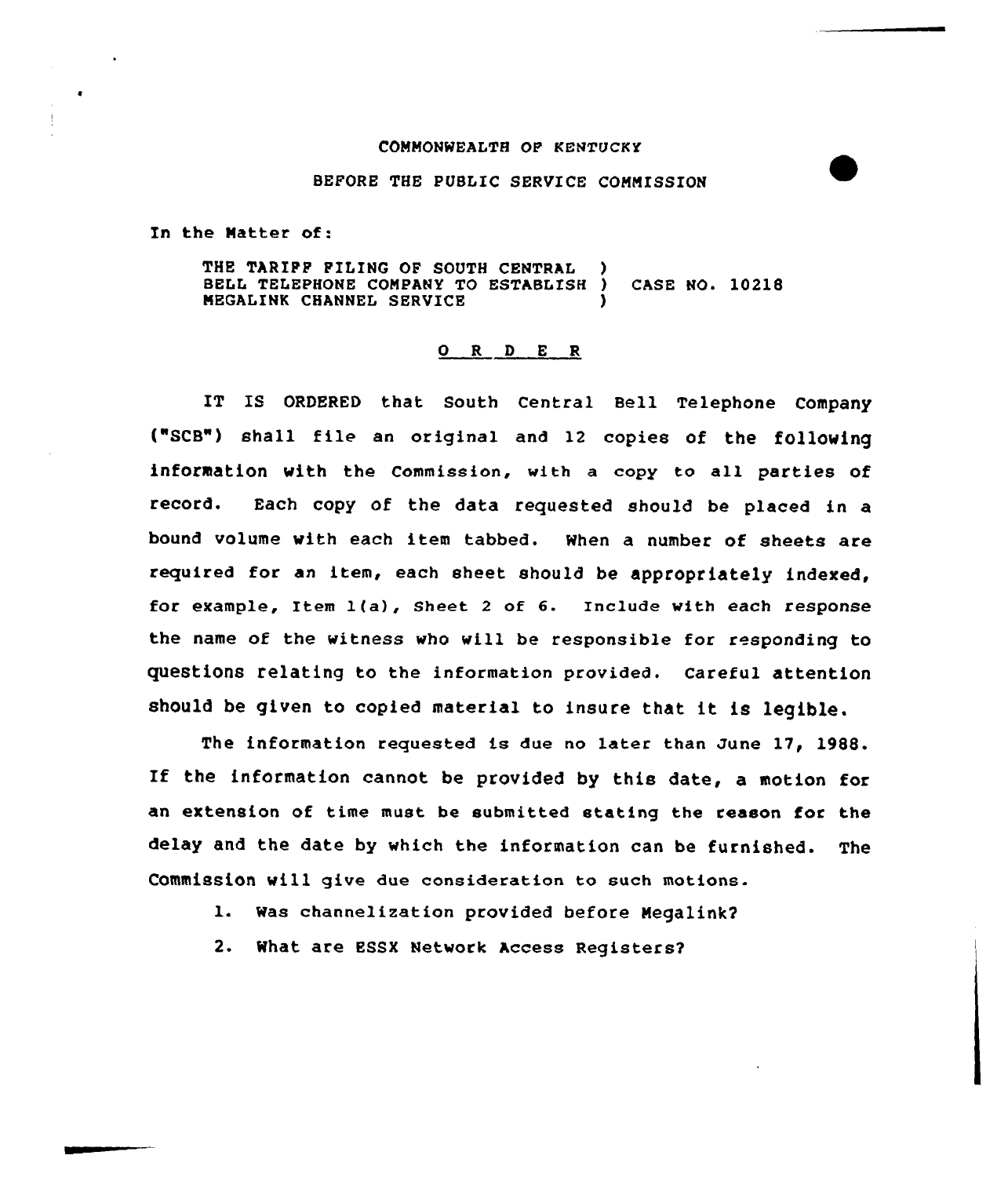3. Why are Lightgate and Megalink channel service being offered at this time? Has there been a technological change that makes these services feasible at this time2

have2 4. How many "basic system" customers does SCB currently

5. Identify examples of feature activations.

6. Will provision of Negalink Channel Service result in the obsolescence of central office circuit equipment? If yes, what is the value of the equipment? How would this be handled in rate base2

7. What are the advantages and disadvantages to the customer of providing D4 Type Channel Bank technology in the central office?

8. What are the advantages and disadvantages of providing 94 Type Channel Bank technology on the customer premises2

9. Is all the capital investment in the channel bank technology recovered over the contract period from the customer2

10. Are rate discounts for longer period contracts cost justified? Please explain through examples.

ll. If <sup>a</sup> customer elects to cancel service at the end of <sup>a</sup> contract period, what will happen to the Channel Bank equipment?

12. In the March 10, 1988 transmittal letter, SCB stated, "These options were created to provide the flexibility to meet a customer's seasonal needs as well as to provide for rate stability where the customers's requirements are not subject to change." Provide examples of customers with seasona1 needs and of customers seeking rate stability.

 $-2-$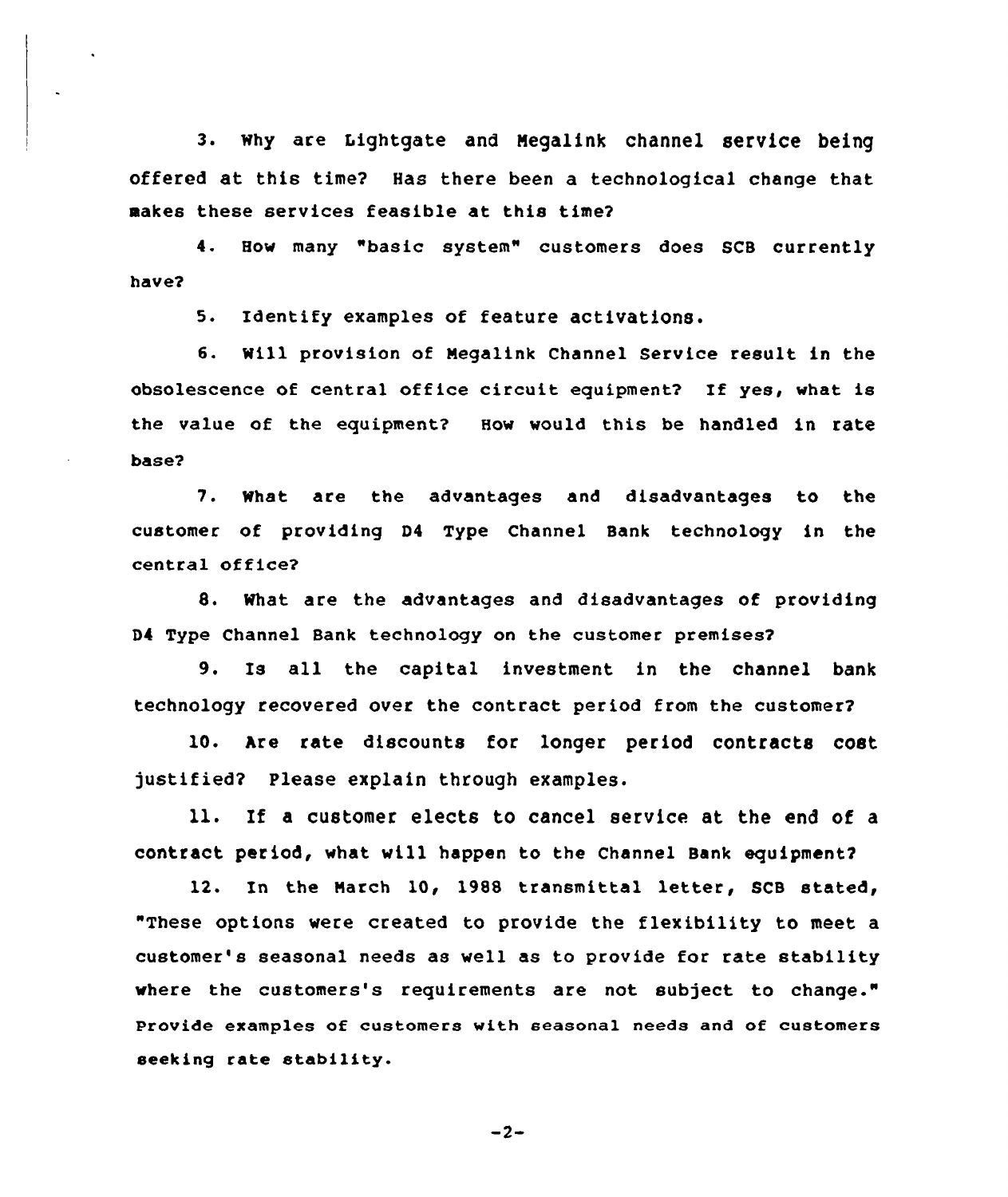13. How were the activation rates for a month-to-month basis and for contract periods of 3, 5, or 7 years determined?

14. Desceibe the characteristics of the customers that Megalink Channel Service is targeting. Use examples.

15. Describe the characteristics of customers who have channel services with associated interoffice mileage that would be good candidates foe MLCS.

16. If the offering of MLCS makes <sup>a</sup> contribution to local rates, will it be greater than the contribution under existing arrangements?

17. What are the public interest benefits to approving Negalink Channel Service at this time2

18. Has SCB projected the demand for Megalink Channel Service during the next <sup>5</sup> years2 If yes, provide the information. If no, why not?

19. Describe the Lightgate Service.

20. Provide the cost support for the unbundled rate applicable to the access to and usage of the exchange network foe each line equivalent.

21. In the transmittal letter it is stated that the use of Lightgate or Megalink Channel Service for the provision of 88SX station lines may be economical for a customer and make ESSX service more attractive depending on distance from the central office and the number of lines needed. Provide a chart indicating distances and number of lines that would make ESSX economically attractive.

 $-3-$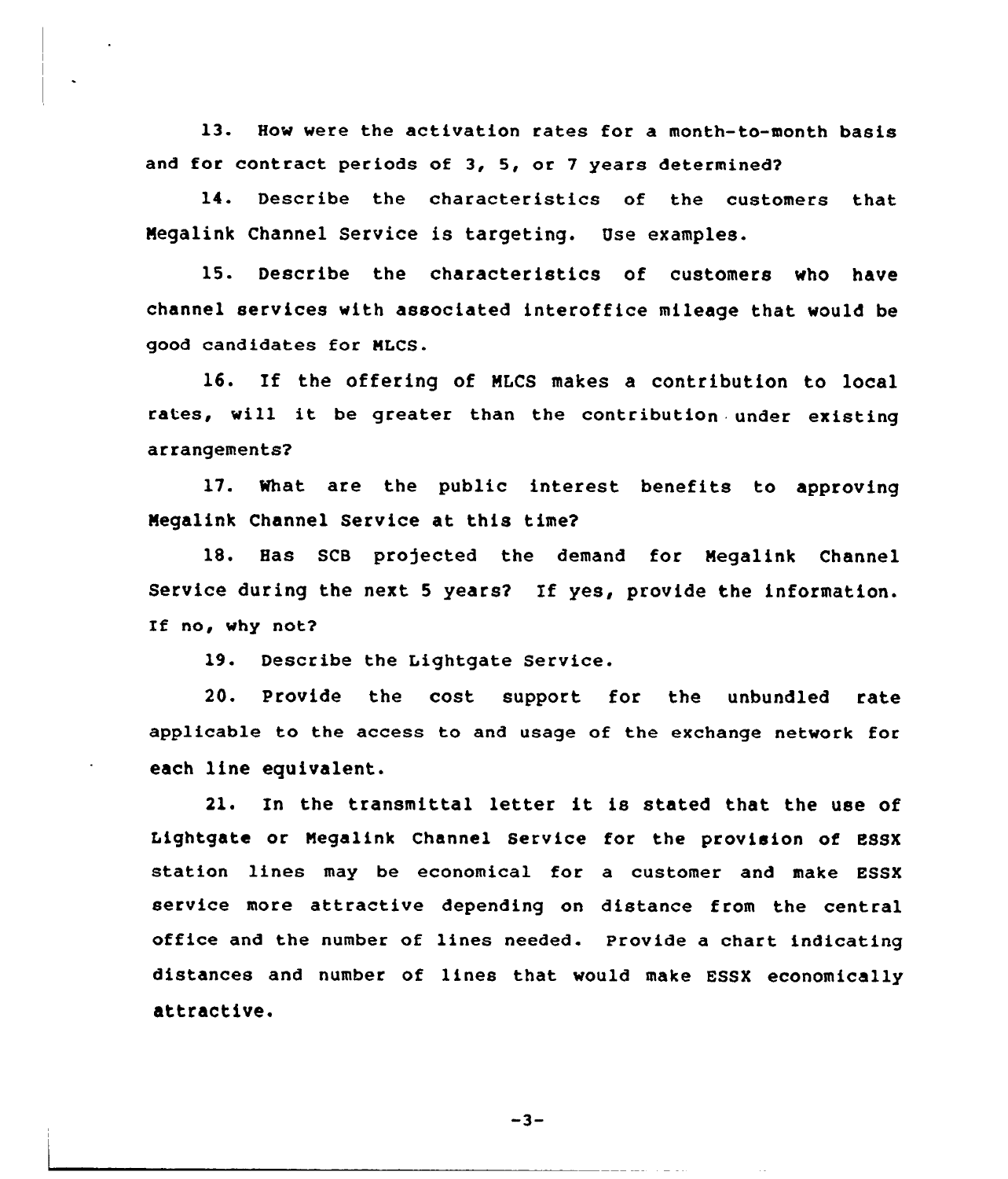22. Please reference the cost support pages filed with the tariff.

a. It appears that the amounts listed for "Annual Operating Costs" and "Annual Capital Related Costs" were determined by multiplying individual factors by the investment amounts. Provide an analysis and a detailed explanation of how each factor ("Maintenance," "Administration Expenses," "Other/" "Depreciation Expense," "Cost of Money," "Income Taxes," and "Gross Receipts Taxes") was derived. For example, was the maintenance expense factor developed by comparing historical maintenance expenses to related investment amounts2 If so, please explain which maintenance and plant accounts are involved, and show all calculations for each rate element.

b. The cost support provided is for the month to month rate plan only. Can the costs for the remaining rate plans be determined by applying the appropriate annuity factors contained in "General Rate Development Notes and Assumptions" to nonrecurring costs that are not recovered by nonrecurring charges2

i. If so, please explain what is meant by the statements, "It evaluated the direct, forward-looking nonrecurring and recurring incremental costs associated with the provision of this particular service. The level of theae costs vary with the quantity of the service and the period under Study" WhiCh iS contained in the second paragraph of the first page, entitled "Negalink Channel service cost Information", of the cost support. If this is the manner in which "costs" are derived, then it would

-4-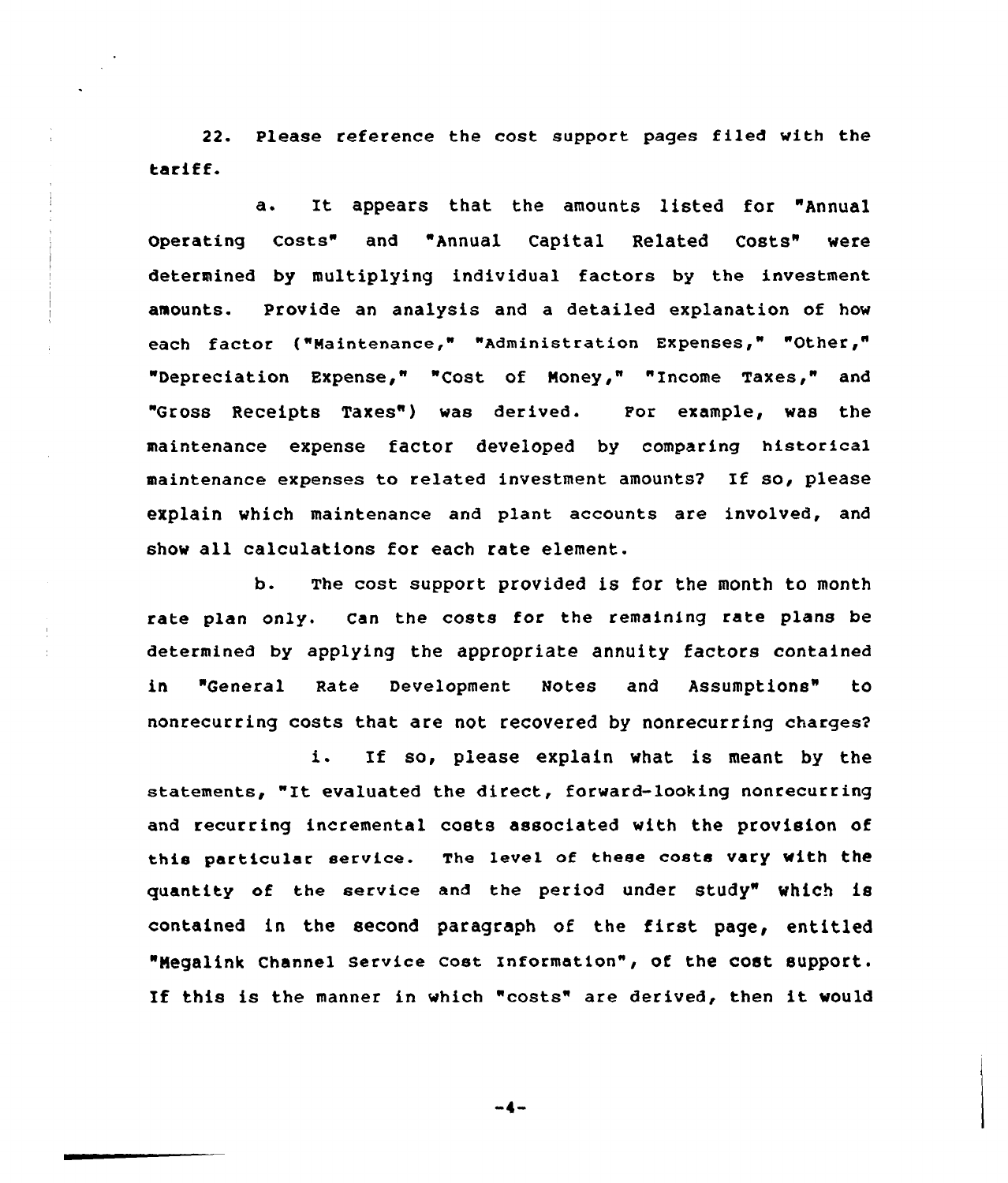appear that costs are not a function of the period under study, although the charges clearly are.

ii. If not, please explain how the costs for the remaining rate plans can be derived or provide cost analyses for these remaining rate plans.

c. The page entitled "Megalink Channel Service Cost Information" shows the cost of money component used in the cost study. This factor is not the same as the factor used in the study. En addition, the page entitled "General Rate Development Notes and Assumptions" also specifies a cost of money factor. The use of this factor in the standard an<mark>nuity formul</mark>  $N_{A}/P = [i(1+i)^{n}] / [(1+i)^{n}-1]$ " does not produce the annuity factors listed, unless severe rounding has occurred. Please reconcile these factors.

23. Please explain what tariff and rate modifications would be required if network channel terminating equipment is detariffed.

24. Please explain why the establishment of an ESSX NAR<sup>1</sup> rate in the Volume Usage Measured Rate Service Tariff is not in violation of the moratorium on local measured service.

25. Please provide support or )ustification for the usage cap.

 $\mathbf{1}$ Network Access Register.

 $-5-$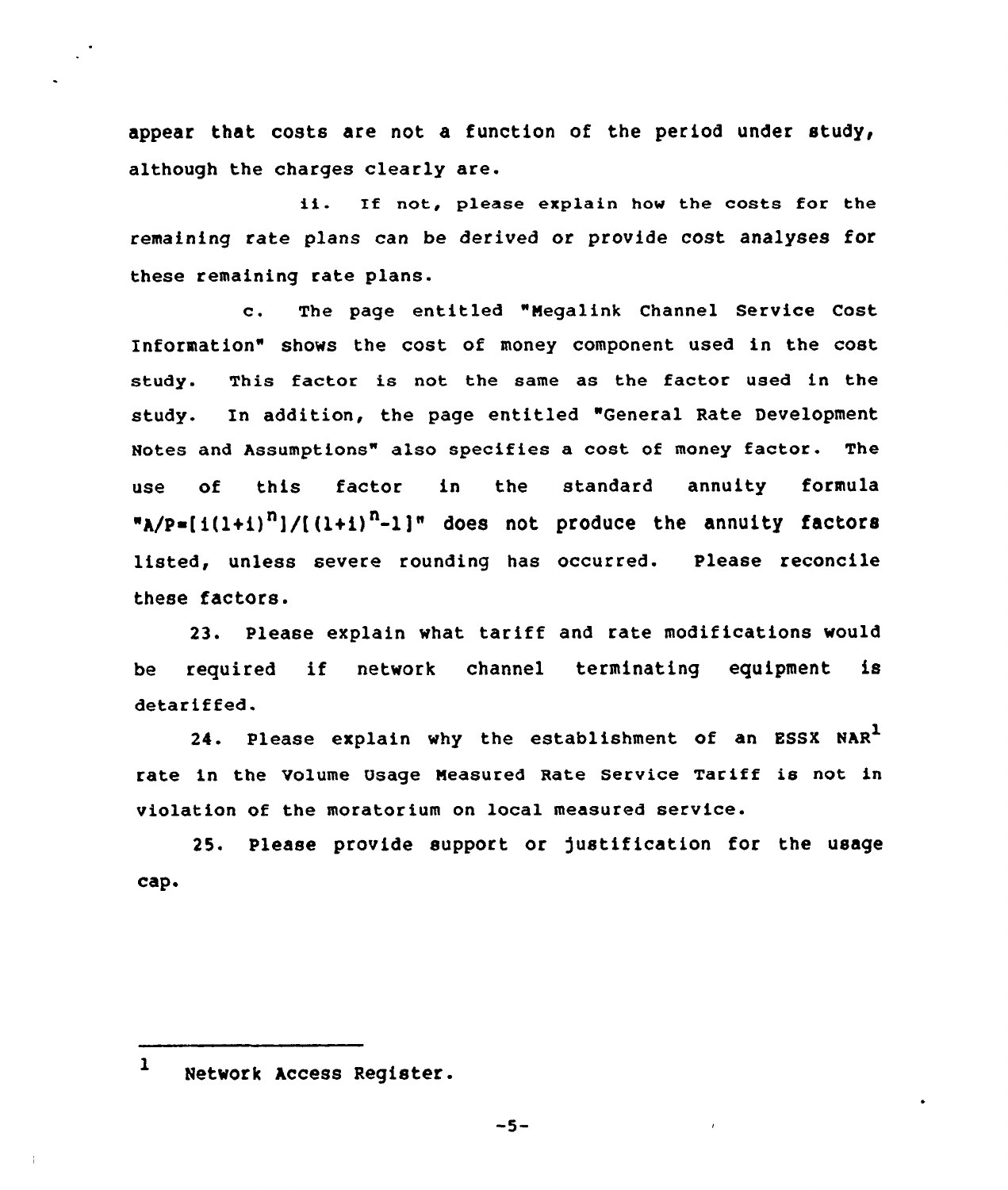25. In Administrative Case No. 293, In the Natter of an Inquiry into Local Resale of Exchange Services by STS<sup>2</sup> Providers and COCOT<sup>3</sup> Providers, in the April 16, 1986 Order, beginning on page 17, it is stated:

The Commission is concerned with developing an appropriate rate structure for bgth the resale and retail service market. The LECS have documented <sup>a</sup> number of problems that have occurred with the introduction of both STS and COCOT vendors. However, no persuasive evidence has been offered to support the conclusion that STS vendors would be different in either their usage characteristics or trunk demand from other PBX users. . . We see no reason to treat this group of PBX users differently from other PBX users in terms of cost structure.

Please eXplain the difference in characteristics between resellers and other users that justify not applying the volume usage cap to resellers.

- <sup>3</sup> Customer-Owned Coin Operated Telephones.
- <sup>4</sup> Local Exchange Carriers. Footnote added.

 $\overline{2}$ Shared Tenant Services.